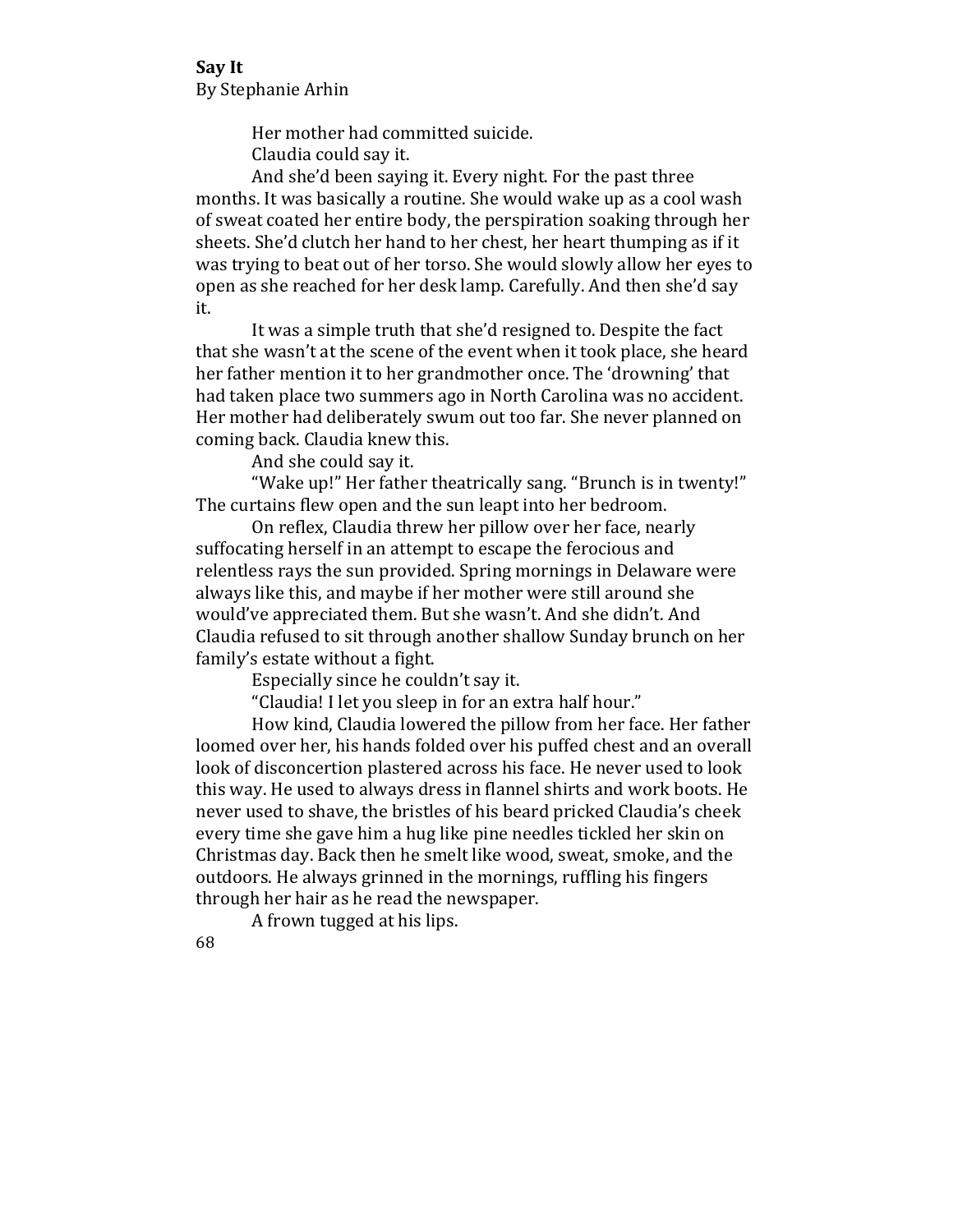"I'm awake." Claudia tossed the pillow beside her and sat up. "See?" She widened her eyes, hoping that perhaps her own vision would pass over to her father.

Her father nodded slowly. "I do." He began to look around her room, his eyes averting her gaze. "Get dressed, okay? Company will be over soon." He quickly exited, failing to shut the door behind him.

Company was always over.

Company was always on their way, about to leave, and staying for a few weekends. Her father constantly entertained them. He had parties, hosted dinners, and supported tennis tournaments. Caterers bombarded the house on a daily basis, and the house always wound up smelling like an overpriced five-star restaurant. The house was a constant chorus of unfamiliar voices, unfriendly faces, and unimportant people Claudia would never get to know. She didn't wish to get to know them.

Company filled the house, but the house was always empty.

Besides, the one person who Claudia wanted to show up was always missing. Her mother never showed up to the brunches, benefits, or tennis tournaments. She hated caviar and every other revolting dish that rich people ate to impress one another. She liked the quiet things, she wished for time spent with less people and less money. But she was dead, and no amount of company was going to replace her.

Claudia walked over to the door and slowly closed it, watching as the latch clicked. Her mother had abhorred the concept of brunch, and often times ditched vacations to Delaware altogether. She would coax her family into going on an alternative trip. Two years earlier she had somehow convinced her family on going on a five-day, totally secluded camping trip in North Carolina. She was ecstatic when they made s'mores on the first night. She beamed as she placed a marshmallow on a nearby twig. Her eyes sparkled as she focused all of her concentration on roasting the gooey confection. The natural fire illuminated her radiance, her teeth shining as she laughed incessantly. The embers danced around her body like glitter, an angel lightened by campfire. Her image was brightened in Claudia's memory.

Claudia sucked in and zipped up her dress.

Not that she expected her father to know her exact measurements, but she wished the clothes he bought didn't fit her like a sausage casing. The dress was a body constricting, white lie of a garment. The thin straps dug into her skin, nearly cutting off her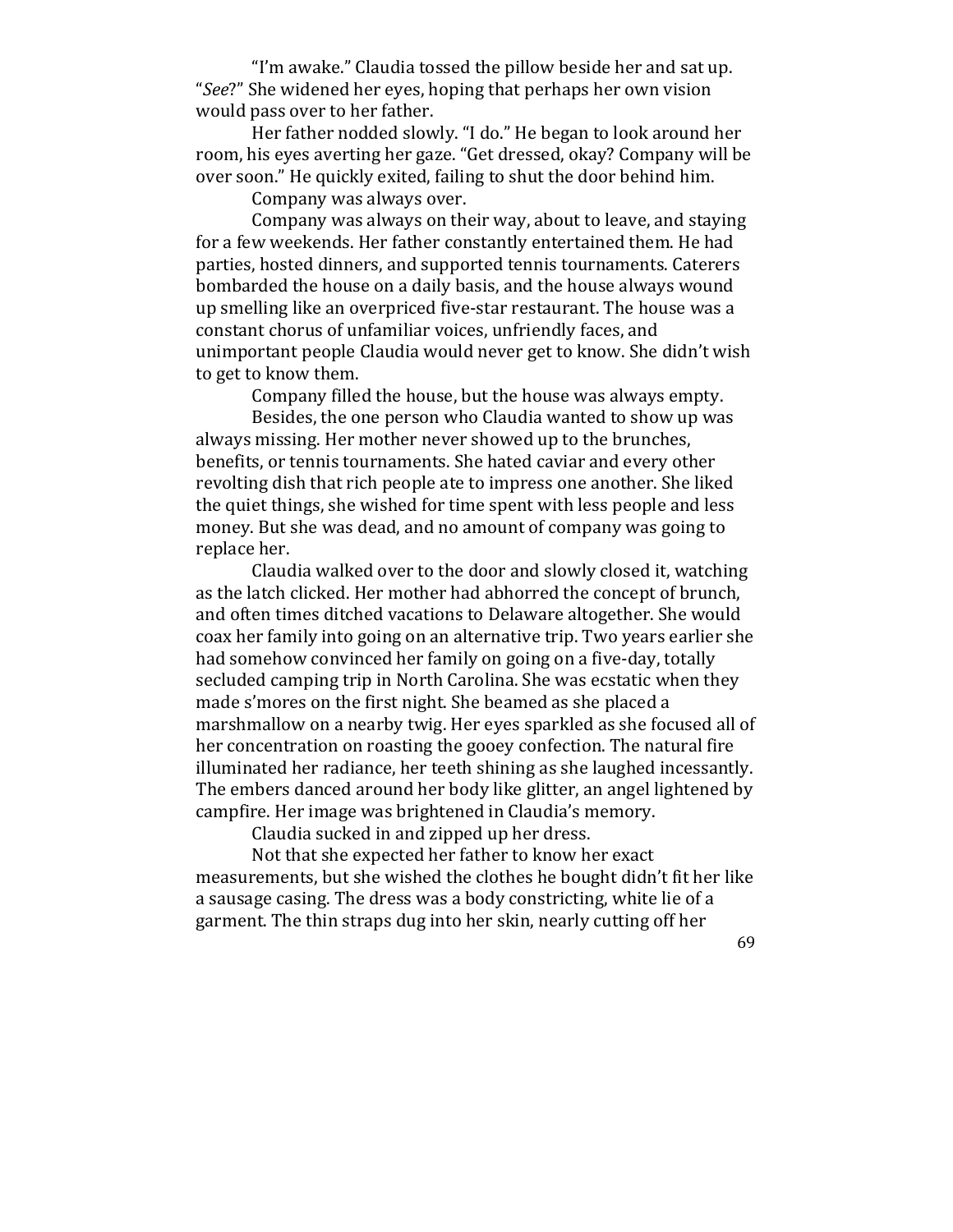circulation. The dress wrapped around Claudia's whole midsection like industrial toilet paper, forever mummifying her into a person she couldn't even recognize. She exhaled a shortened breath before unzipping the dress and dropping it to the floor. Her total ambivalence towards looking presentable prompted her father into buying her feminine, noticeably frilly, nausea-inducing apparel. Clothes she never wanted to be caught dead in.

"It's just what they do here," he explained as he dumped sacks of shopping bags on Claudia's bed. "My mother used to do the same for me when I was growing up."

Of course she did. It was Claudia's grandmother who suggested they move back to Delaware and live with her after the funeral. It was she who suggested her father start looking 'presentable' again, purchasing a wardrobe complete with button-up Oxfords and dress shoes. She threw away the flannel, the work boots, and he shaved off his bristly pine needles. He was unrecognizable, the old him was buried away with her mother and the weeks of mourning.

Her grandmother said it was time for them to start anew.

Starting anew meant learning to forget. It meant discarding the incident altogether, to abolish the word 'suicide' from the family vernacular. It meant that Claudia's father was allowed to go on dates; he was allowed to drink and laugh with women whom he hadn't known for eighteen vears. And Claudia was urged to 'socialize.' to spend time with teenagers who were far too interested in getting high and spending money to discuss anything of substance.

Starting anew was a joke.

Claudia slipped into a comfortable skirt and loose fitting shirt. She could actually catch her breath in this particular ensemble. Her mother had purchased the skirt for her a few years ago. At the time it was too big for a young Claudia, it would drop to the floor every time she tried to put it on; the image made her mother smile. She told Claudia to be patient, that the skirt would be hers when she was older and more mature. Claudia had looked forward to it.

70 She walked over to her window and peered outside. Her grandmother's estate was a red brick, two story colonial mansion. Four large sturdy columns stood in front of the house like guardsmen, indicating the public of the large supply of wealth that resided inside. From her window, Claudia could see the pathway that led from her grandmother's backyard deck to the private lake. Lanterns lined that path that was accompanied by a wooden railing. The walk took three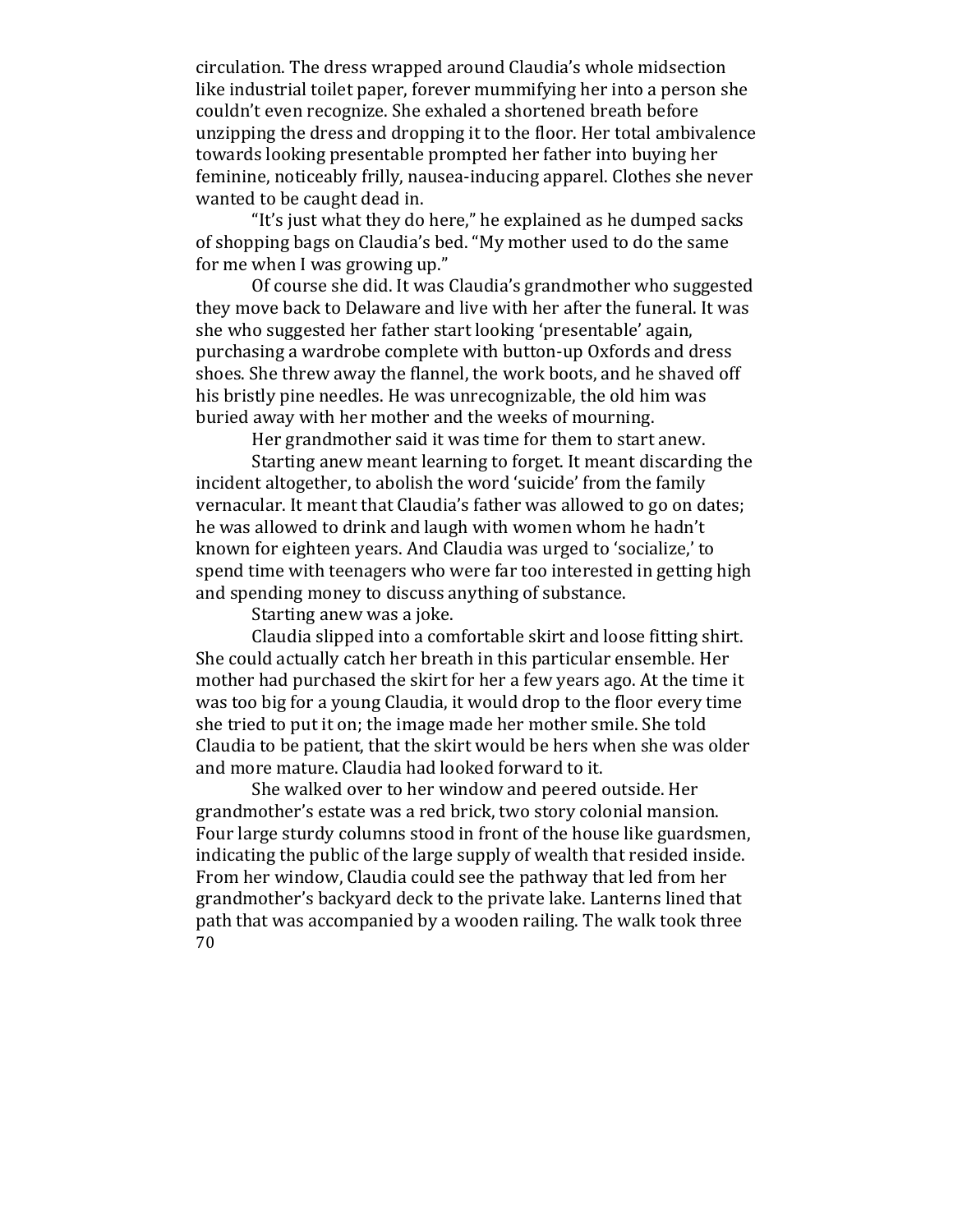and a half minutes, a comfortable distance from the life Claudia chose not to be a part of.

She backed away from the window and left her room. Once Claudia finally made her way out back to the deck, the party was already in full swing. It always was. She could hear the chatter of rich, inevitably amused people before she walked out onto the deck. She slowly made her way through the crowd of people, observing everything and everyone as if it were her first time. She found the entire charade primal: an almost National Geographic account of high society. She surveyed the scene.

Claudia's grandmother lived for the Sunday brunch. It was her idea after all. "I just think it's a good way to get acclimated to the community," she said; she had enough self-respect not to reveal the true intention for the brunches; the social power that she gained with each wealthy guest, the adrenaline that circulated through her veins every time someone would bring up "Sunday at the Hixson's" in good favor. She sat in the crux of the scene. She wove her champagne flute in the air as she chuckled gaily at some self-obsessed man in his sixties.

Claudia's grandmother was the nucleus of the whole operation, and no matter where Claudia stood; she could see that the whole affair revolved around her. Directly across from her grandmother's table was where the mid-life crisis brigade sat. Claudia's father could easily be a member of that table if his mother wasn't inextricably tied to his life. Those men were in their mid-forties. Every Sunday consisted of them showing off their new cars and even newer girlfriends. They always brought in some new energy, a youth and vitality not even found in young people. If Claudia had to choose, they were her favorite. At least they were entertaining.

Next were the women in the bright hats.

Every Sunday they would clamor around one table with their necks shortened and their voices hushed. Gossipers. They assumed the disposition of vultures, eves dodgy and shoulders hunched while they stalked their prey. Their hats were always intricately designed; each the hue of pastels, and each ostentatiously adorned with feathers, pearls, and tinsel. They gabbed on incessantly, pausing only to push a morsel through their gaping mouths.

Claudia couldn't take her eyes off them.

Particularly Mrs. Montgomery, who took hats to a completely new strata. On that particular Sunday, she wore a bright yellow bee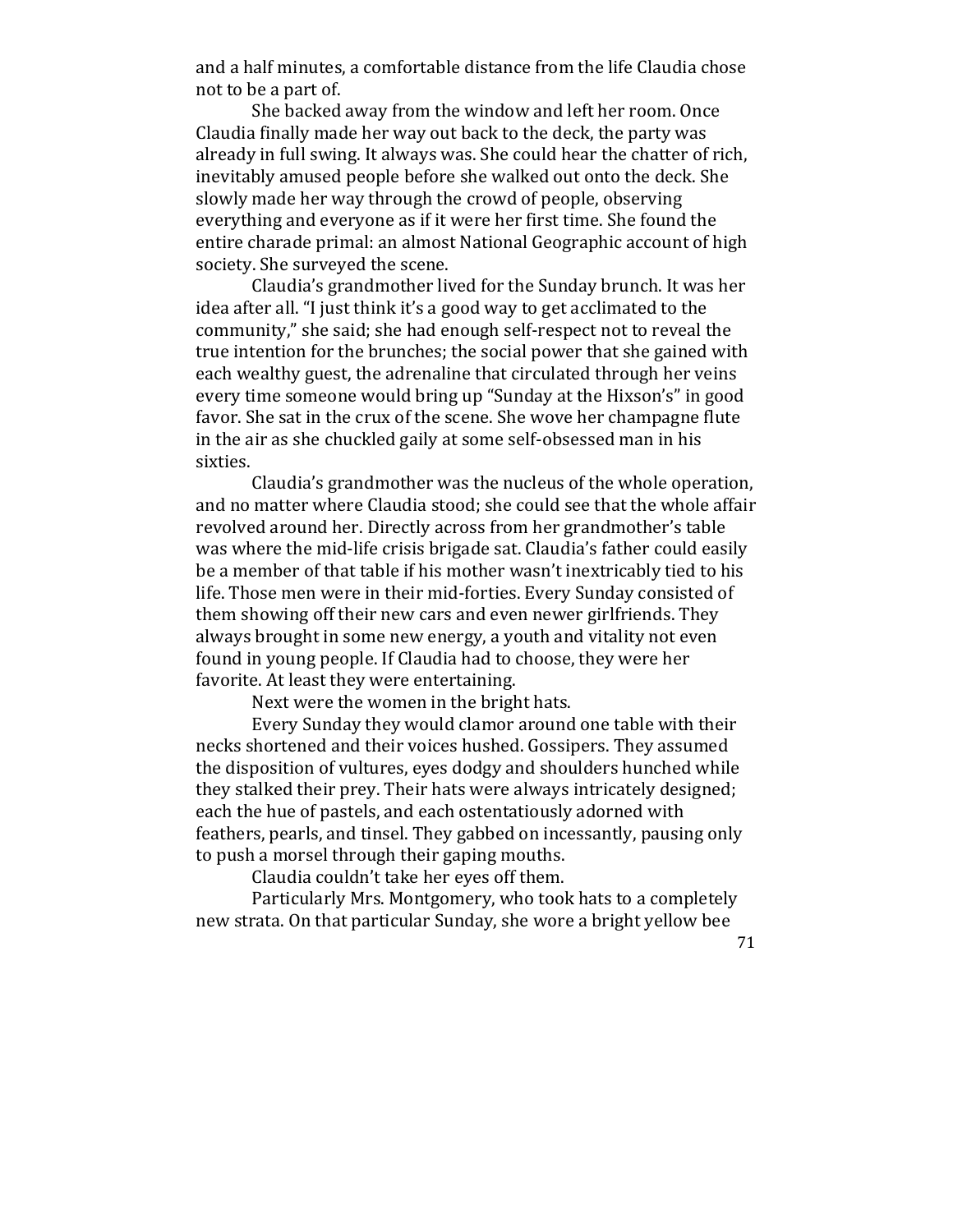hat that shone brilliantly in the sunlight. Vivid flecks of shimmer made her look like a starburst or a disco ball, her head the main source of entertainment to the Delaware elite.

Claudia shoved a piece of croissant in her mouth as she walked past them and their eyes immediately gravitated towards her. They always did. She was "the eater," the female specimen who came to brunch and *ate*. Claudia tore off another piece of croissant with her teeth and eyed them as she continued to walk on. She walked past the giggling newlyweds and the snotty ten year olds. She walked until the party was out of earshot and headed to her one place of comfort.

She ran her hand against the wooden railing as she walked down the path to the lake. She always walked slowly, taking in deep breaths as she ventured closer to the water. Before her mom's death, she would spend every spare moment she had in the water. She dived, played water polo, and just swam whenever she wanted to. After her mother's death, she never ventured back.

It was too unpredictable.

Letting go of the railing, Claudia stood at the edge of the dock, her toes hanging over the edge as the deep blue water lapped closely up. The lake was always empty on Sunday mornings. The water was a deep, peaceful blue; the horizon was stretched far in the distance as the water gently rippled. The breeze lightly whistled and tussled the bottom of Claudia's skirt as she craned her head toward the sky. The familiar chatter of birds singing in the distance soothed her, their high-pitched chirps full and cacophonic. They were always out near the dock on Sunday mornings, and the fact that they didn't stop singing meant that they knew.

And they could say it.

Their twinkling, twittering symphony was native to Claudia. She held up her head to the location of the sound, soaking in any light they offered. They reminded her that there was at least *some* beauty in Delaware. And up there, where her mom was, was a place where she could still send down joy.

A tear rolled down Claudia's cheek.

"So you ditch the party to come out here and cry?"

Claudia immediately whirled around; she had been out on the dock for so long that she'd forgotten she was in the vicinity of true human interaction. Once she noticed she was in the presence of a young, manufactured, male mini-socialite she raised her defenses and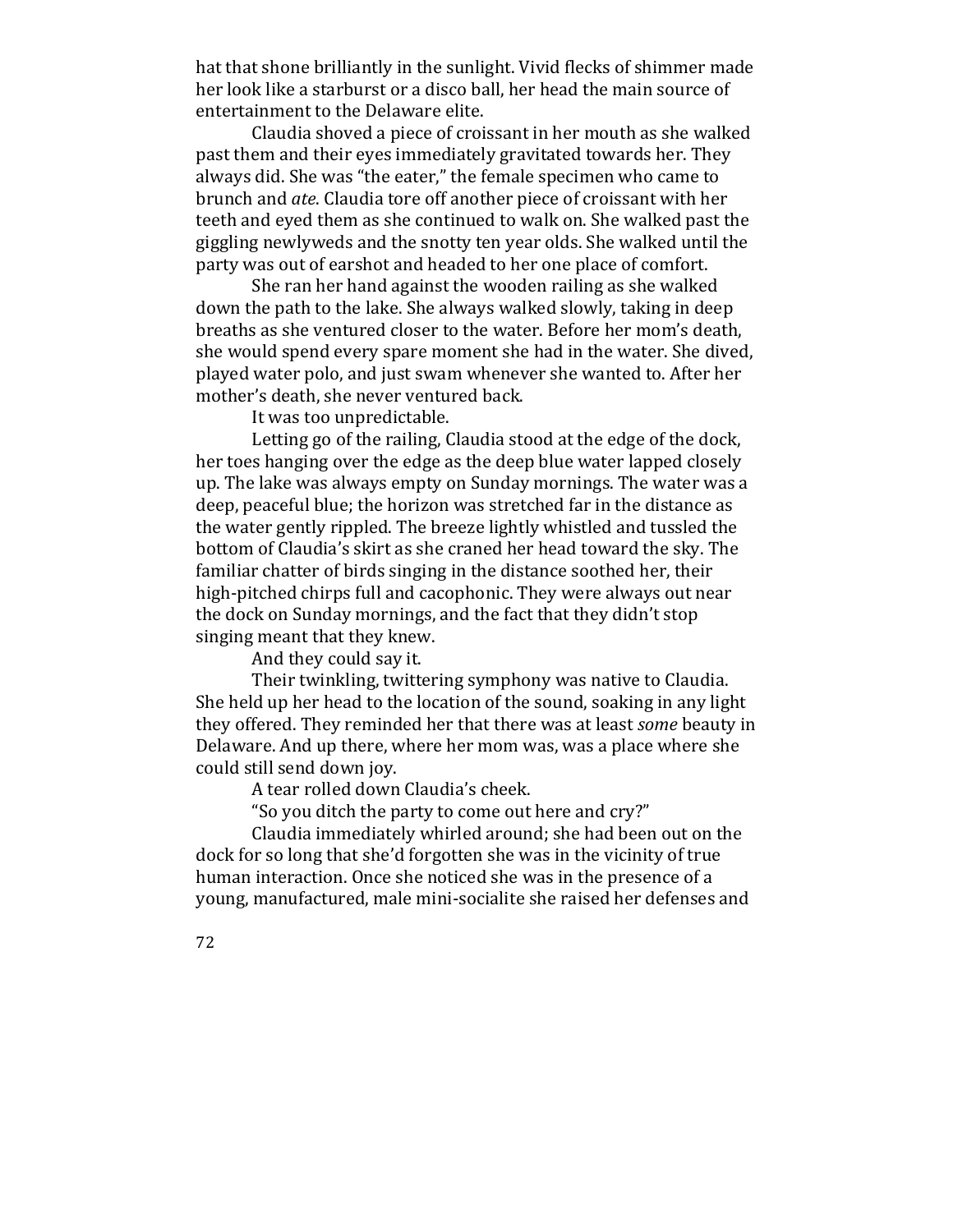faced the sky again. She dropped her jaw and extended her neck as a wave of tenseness showered her body.

"Are you just going to ignore me?" The boy walked closer to her. She could smell his putrid, over-priced cologne wafting through her peaceful air. The aroma was throttling. "Everyone says you just keep to yourself."

"I come out here to think." Claudia immediately grunted an explanation. "It's quiet here." Her voice muted as she spoke the last words, her eyes filling with an overwhelming abundance of tears. She was nearly blinded by them, each drop rose up in her eyes to complicate her vision, the world before her becoming a smudged assortment of watered shapes and colors.

"Claudia?"

"What's your name anyway?" Not that she cared, but at least she could put a name to the voice and display of try-hardness breathing down her neck.

"Bryant." The boy's tone softened. "Bryant Calloway."

"Well, *Bryant Calloway*," Claudia tightly closed her eyes to hold back any tears that persistently fought to swim out of her eyes. "I don't spend a lot of time with other people because I like to have time to myself."

"So why are you crying?" Bryant stepped closer, but Claudia's back was still turned. She could feel him reaching out, the twinge of desperation aching in his voice. He wanted to say something, to say the right thing  $-$  but he was still searching for the words.

What did it all mean anyway? The fact that her father never spoke about the suicide didn't mean he didn't think about it. She knew he thought about it. He had to. He thought about it in the way he avoided the lake and took five-minute showers. He thought about it when Claudia caught him staring at her mother's picture every morning. The unspoken blame hung in the air, the 'what if's', the 'we should've been with her', the 'we could've done more's'.

But never the words. Never the 'she committed suicide' and never the truth.

The reality hung from Claudia's lips every day. It dangled midair, a ghost that she was always close to catching. She remembered the first time she said it. It was right after she heard her father confide in her grandmother. At first she couldn't repeat it, but in the middle of the night she sat on her windowsill and looked up at the stars. Their brightness was a clear reminder of the camping trip two years prior.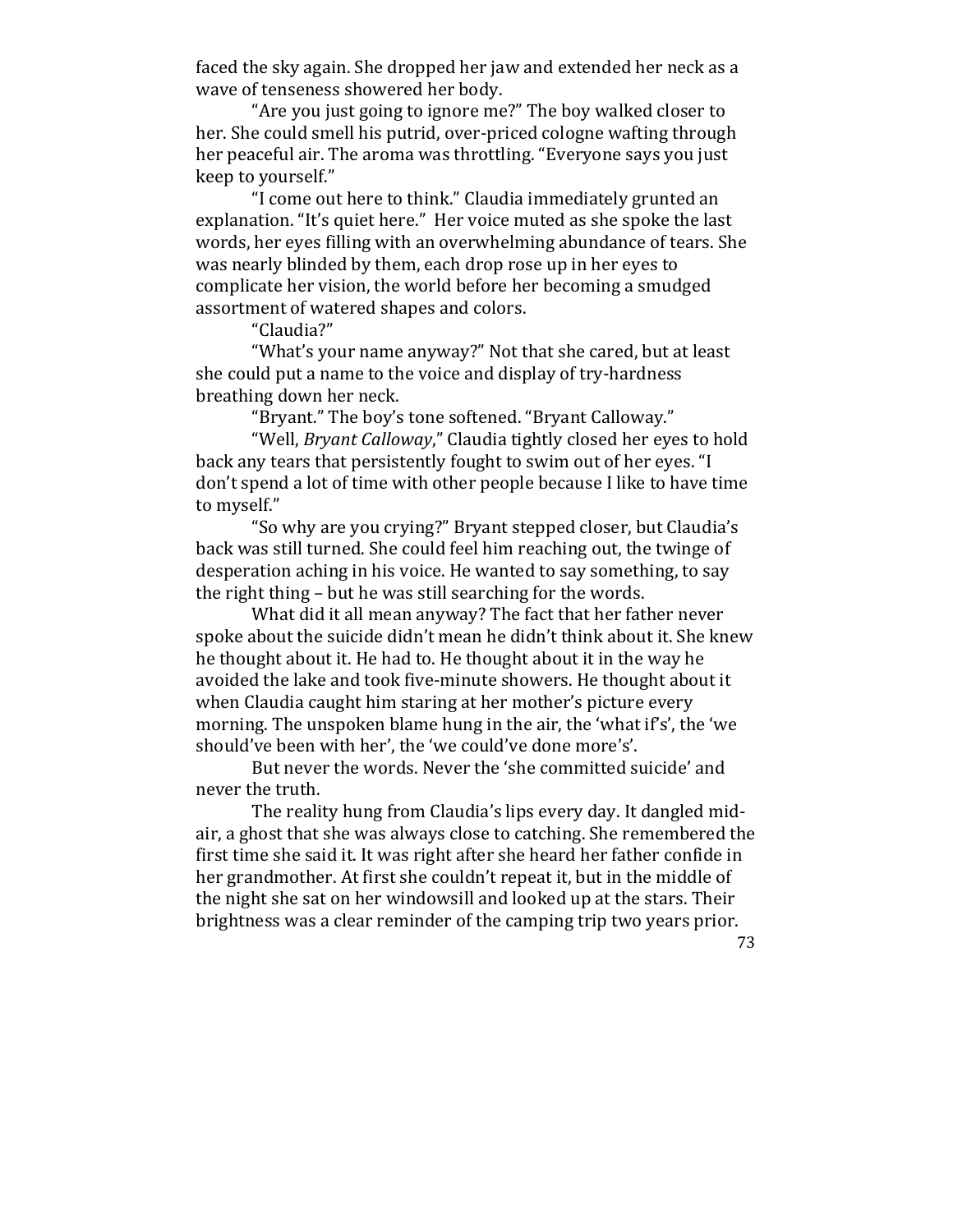So she said it. She expected herself to feel lighter, less heavy to not be bogged down by lies and inconsistencies. But it still hurt and she still needed to say it every day.

"Claudia?"

She couldn't answer. She hung one foot over the edge of the dock. The chilling tongue of the lake licked her toes, playing with her before inviting her into the bitter bath. She exhaled gently. She wanted to know what her mother felt, how she jumped, what she thought; she needed to know something. She could feel a light spray of mist teasing her skin, her feet sprinkling with tiny droplets of water. She could see the memories luring her into another swim. She hadn't done it in so long. She drew a long breath.

And jumped.

"Claudia!"

Her head submerged into the chilly lake, immediately sending shivers up and down her ribs as her shirt clung to her torso. Her arms slowly waved up to her sides as she bobbed her head up, popping her eyes open when she finally resurfaced. Under the cloud of tears and water she could make out the physique of Bryant, mouth agape and stance stiffened.

Claudia tossed her head back and howled with laughter, her stomach fully filling with uncontained amusement. She could see everything: the Saturdays spent in the garden, the salon nights they'd spend on the couch, she could smell her vanilla shampoo. In the water, her image came to life. She could see her on the last night, swimming too far from shore. She was coming back. She was alive.

Claudia's mouth completely opened and her top lip curled under her top row of teeth. She laughed so hard that tears began to burst from her eyes, her softened howls turning into sharp, shrieking screams as reality overtook her.

The image was fading, the embers disappearing into darkness, the glittery angel fading into one indistinguishable blob of light.

"I can't!" Claudia gasped upon realization. "I can't see her anymore!" She splashed her hands on the water, complicating her vision once more.

Her mother was gone. She disappeared. She needed to see her.

Claudia splashed wildly, losing the image of her mother in her own mind. "I can't see -" the word *her* disappeared into Claudia's panting breaths. She was sobbing; her body shaking as tears overtook her body.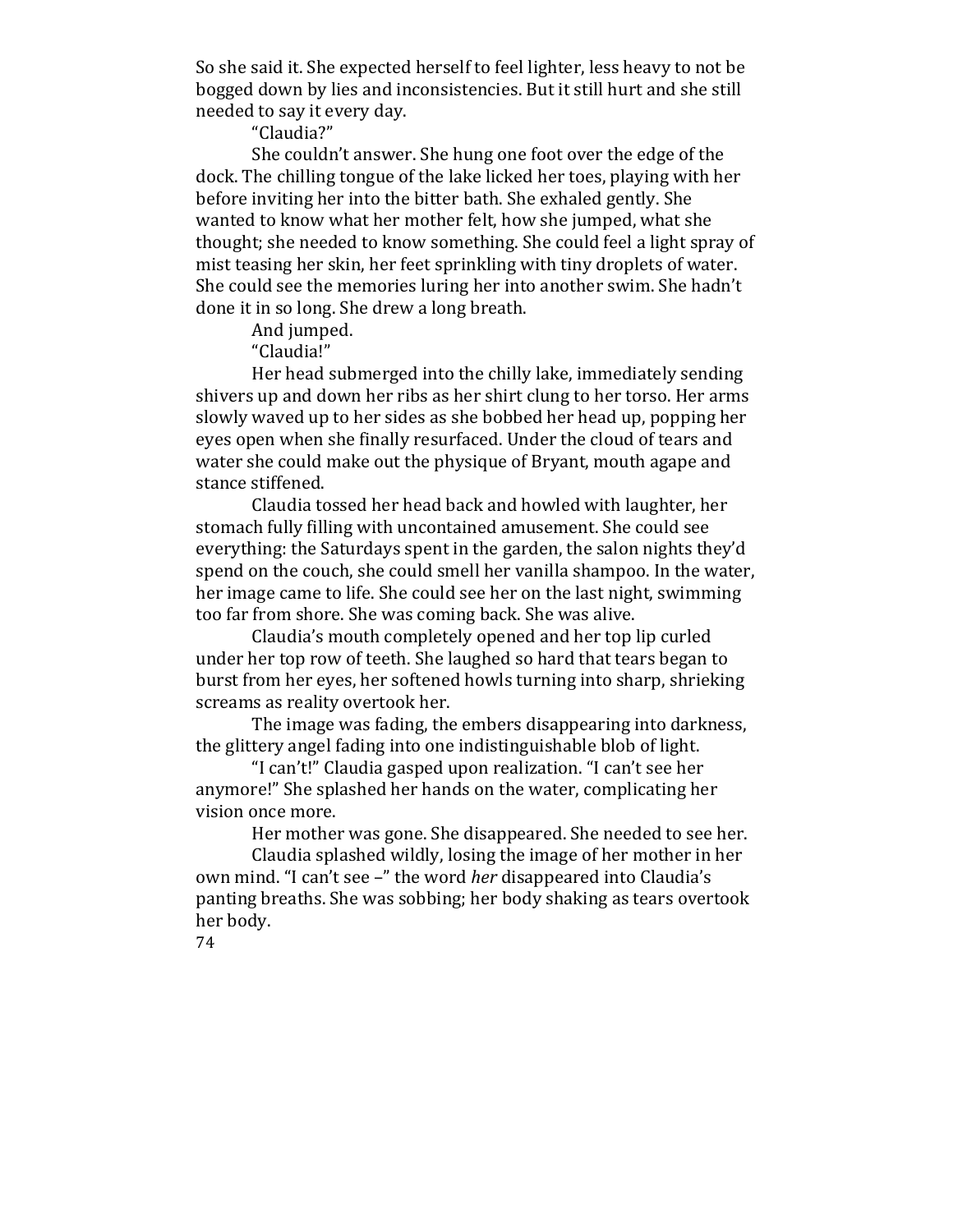Bryant leapt into the lake.

"I can't!" Claudia hiccupped. Claudia could feel pain stab her body from every direction as tears rushed out of her eyes. Bryant's arm circled her waist as he scooped her in one swift motion and carried her back to shore.

The birds continued their symphony.

She could feel water drip from Bryant's nose as the palm of his hand stuck to her back. He was taller than her, his eyes focused on the crowd above her and she imagined that the top of her head was still in his peripheral. Her lips were pursed tightly shut and she exhaled heavily from her nose. She wrote the story in her head; she was an untrained animal, a puppy who jumped into the deep end, and he was the responsible owner who rushed to save her.

Bryant pushed Claudia through the throng of partygoers, all of their eves magnetically attracted to her image. She hugged herself tightly, water trickling off her arms and onto the lush green grass below. She could hear the whispers, the hatted vultures inspecting her with full expectation, but she continued to press on. Bryant's strength was impossible for her to challenge.

She held her head to the sky.

Their eyes threated to burn through her skin; accusations penetrated her from near and afar. Her clothes weighed down with each step she took, and the bottom of her skirt dragged behind her. She continued to place one foot in front of the other. She had no other choice. Stopping was a sign of weakness, a sign of embarrassment.

She wasn't.

"What the hell happened here?" Claudia's father immediately leapt from his seat and towards his daughter. He was wearing his 'smart glasses,' the clear frames that perched perfectly on his nose while he spoke about financial accounts and 401K plans.

Whatever.

Bryant removed his hand from Claudia's back and stood beside her. He looked down at her expectantly as all anger washed from his face. It resurfaced with another emotion, a hesitation and trepidation that Claudia was far too amused by. Her father began to rub his hands up and down her shoulders like he used to do when she was younger and she complained about being cold. He attempted to cocoon her in a warm, almost maternal human blanket as water continued to drip from her nose. It was a sweet gesture, a not-too-distant reminder of how things were in the past.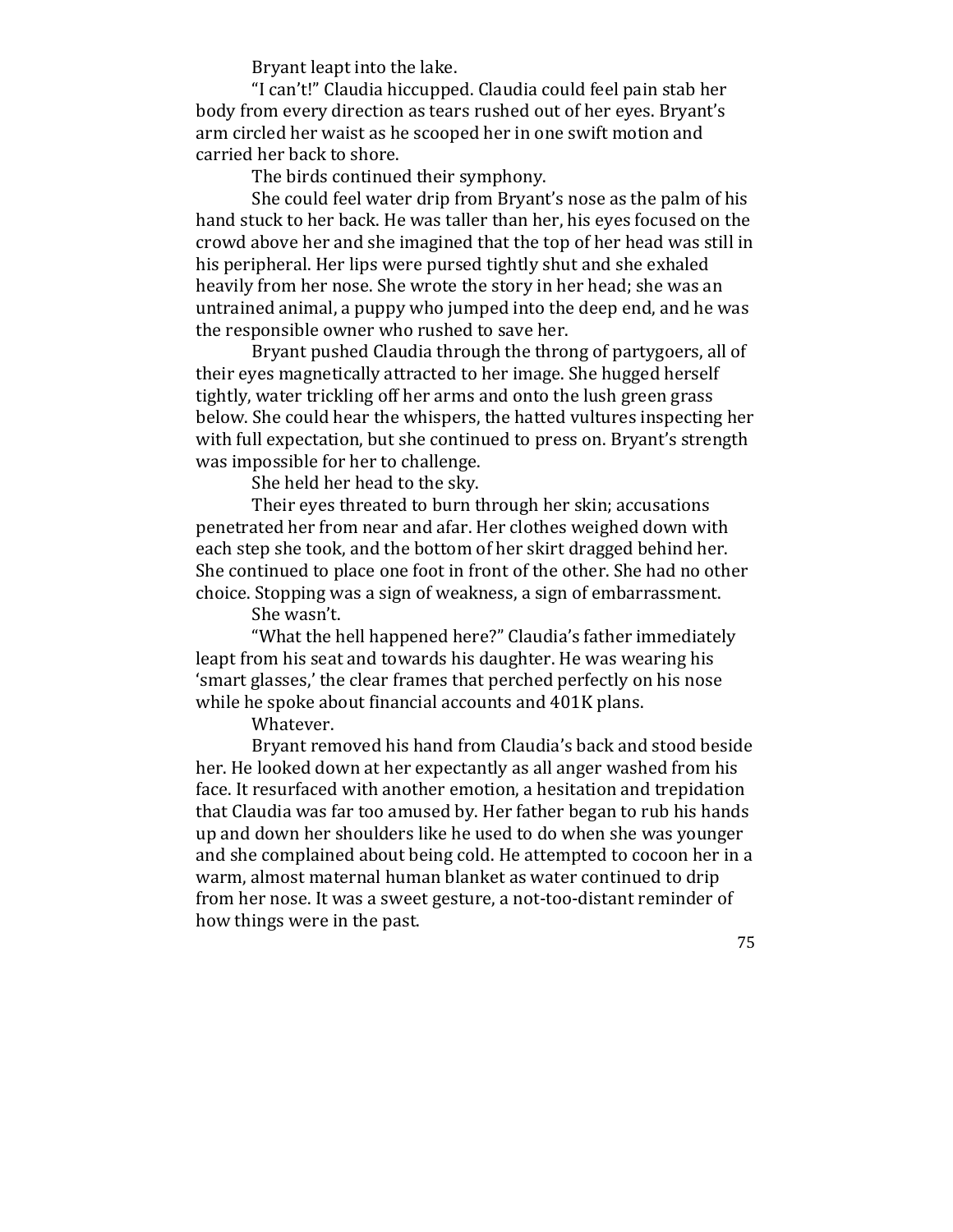"Bryant." Her father's voice was sternly searching for an explanation. His face was stoned and darkened with every word he spoke. "What the hell were you doing with my daughter?" There was a fear in his eyes, a fear that couldn't be assuaged by Sunday brunches and upper class socialization. It was a fear beyond his control.

Bryant glanced at Claudia for assistance. He slumped his shoulders when he fully understood the extent of her silence. He shuddered as he began to speak. "Mr. Hixson, I can definitely explain…"

"I jumped." Claudia swallowed. Her eyes were fixed on her father. "And I started freaking out, so Bryant came and got me."

Bryant exhaled a deep sigh of relief. Life saved.

Her father tensed. "What do you mean you jumped?"

There was an audience now. They took no attempt to hide it. Claudia could hear their velled whispers. She could feel their disdain. Their judgment. She straightened her back as she performed. "I jumped in the lake, dad. I sprang, leaped, bounded – *fuck*, I jumped in the lake."

Say something. She concentrated on his cool eyes.

"She was struggling." Bryant felt the need to clarify. "Sir, she was hysterical."

Her father's deep eyes widened as he looked down at his daughter, a softened rage highlighting the contours of his sharpened face. The words that left his mouth were feeble. They strained to reach his lips. "What were you thinking?" His forehead crinkled as his tone hushed. 

Claudia shrugged.

"You know..." he dropped the words as quickly as they came. He buried them with paternal scorn. "You know better, Claudia. That was completely irresponsible."

God. Claudia rolled her eyes toward the clouds. Her father's hands were heavy on her arms now and she wriggled to break out of them. He met her eyes with a frown as she wrapped her arms around herself, a symbol for the route their relationship had taken. They stood in silence for a few seconds. The absence of the sound was louder anything either had heard before.

"Claudia!" Her grandmother ran up with a beige towel. She wrapped her granddaughter up, never mind Bryant's sopping physique. "Baby, you're gonna fall ill." Her grandmother was in full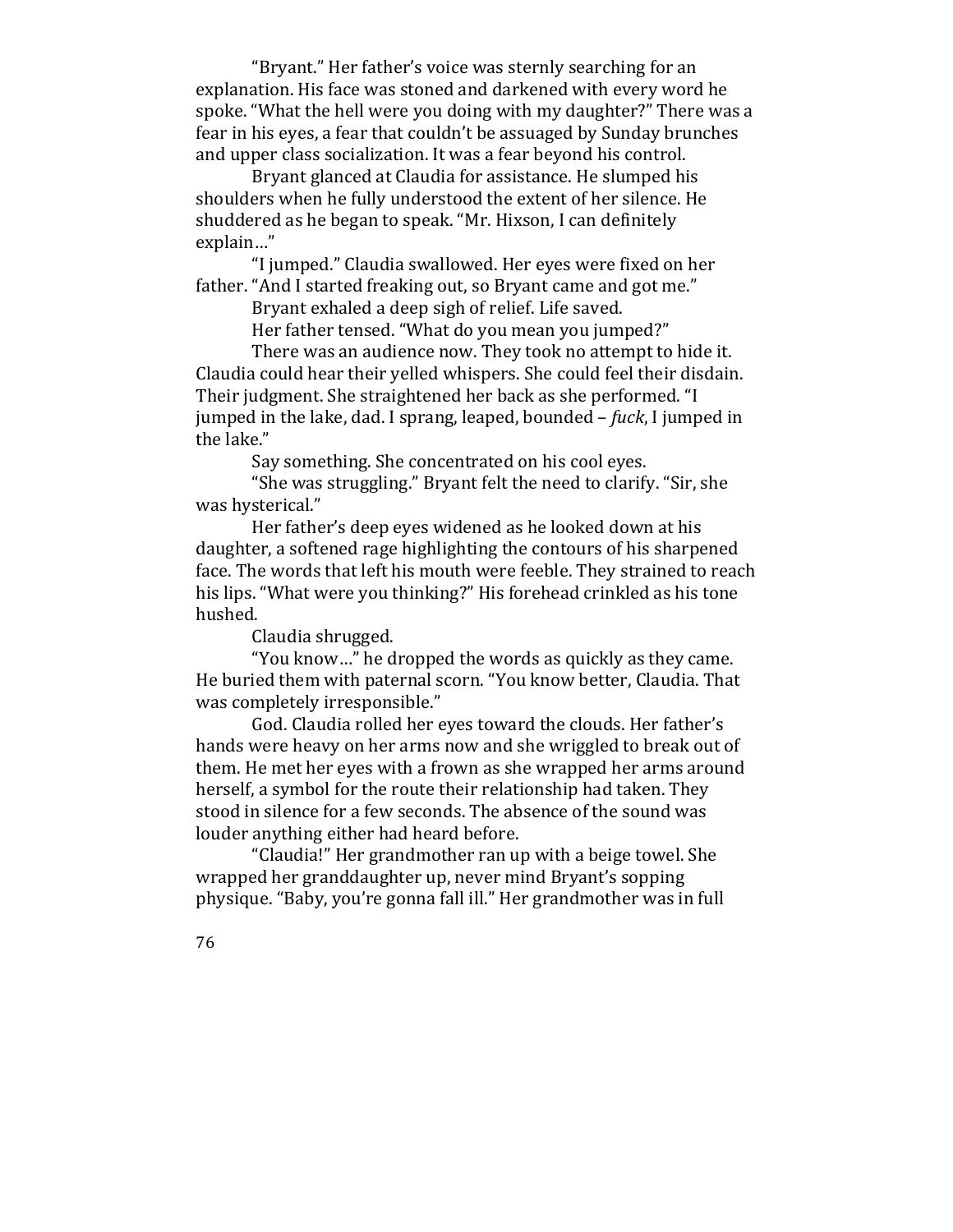performance mode. She quickly rubbed Claudia's arms, undeniably causing towel-burn.

"Grandma. Stop." Claudia insisted. She now felt the significance of Bryant's presence for perhaps the first time all morning. "Please."

A woman arrived and handed a towel to Bryant as Claudia's father continued to search for words. He looked at his daughter with a new display of sadness. She could feel it. She could also see the bright red tinge of pain shading him as she spoke. "I haven't been in a lake since mom – and I guess I just wanted to know she felt – before she..."

Her father's eyes widened upon realization.

"Claudia," her grandmother's arms tensed as she hissed a whisper. "Now is not the time."

"Then when is?" Claudia's tone rose. Murmurs broadcasted from all directions. "We never talk about it." She took one step further, there was an audience after all, "you know, sometimes I think you never liked her. You're probably happy she did it. She hated your bullshit society."

Her grandmother retreated.

Her father's eyes continued to widen. "Stop." He urgently choked. "Claudia. Stop."

"Stop what?"

"Claudia…"

"Stop what?" She needed to hear more.

"You know what you're doing..."

"Tell me!" She was powered by adrenaline. It was insatiable. If Bryant hadn't jumped in to pull her out of the lake, she wouldn't be having this conversation. "Tell me." She repeated.

Her father looked to his own mother for assistance, but she had already recoiled into a shell of embarrassment. He sighed deeply and focused all of his attention on Claudia. "You really don't want to have this conversation right now."

"Why not?"

More broadcasted murmurs.

"Claudia…"

"Say it." She demanded for the first time. Her tone was unwavering as she held her father's gaze. It was as if all the people had vanished and they were the only two on the planet. She could feel the power in her own words, and she was charged by them. They ignited an intense electricity that was relentless and shocking. "I had to find out on my own! You never said *anything*."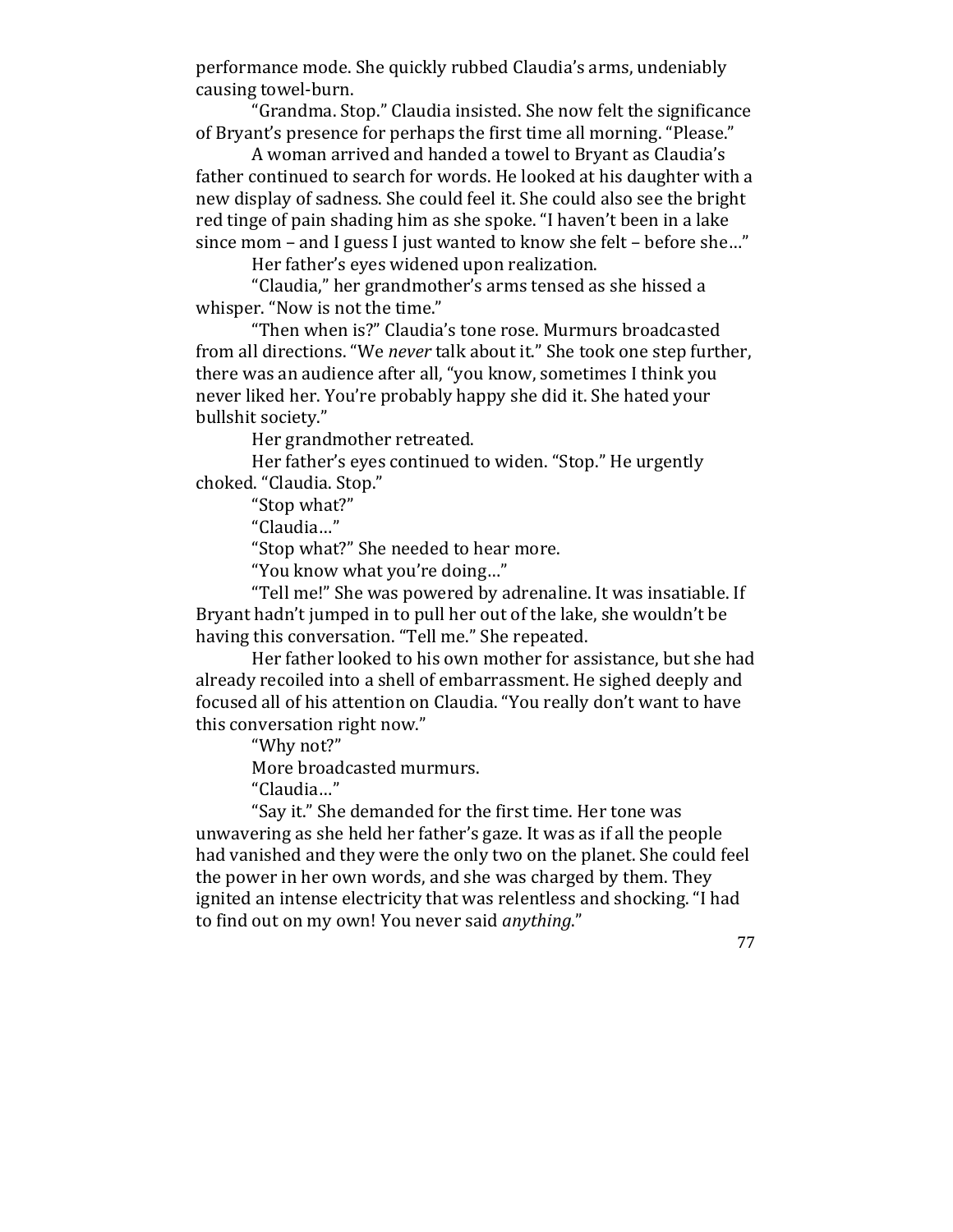"Come here." Her father grabbed her arm and pushed past the crowd. The women in the gaudy hats and her father's peers watched as Claudia was led down the pathway to the lake. No one followed. Claudia's heart thundered through her chest as the sun followed her like a spotlight. Her father never let go, the film of sweat between his hand and her arm kept them connected like invisible glue.

They walked to the dock in silence.

The water was a deep, peaceful blue; the horizon was outstretched far in the distance. She looked up at her father's eyes. They were focused and wet and his hand still gripped onto her wrist. Somehow the birds had stopped singing. Once the two reached the edge of the dock, he let go. He crossed his arms over his chest and looked out to the horizon. To Claudia, the lake was endless, just like the one in North Carolina. Her mother could still be swimming out there; she could still be alive.

"What did you want me to do?" Her father finally spoke as he placed his hand on the back of his neck. He didn't bother to look down at his daughter.

"I want you to say it. I don't want you to hide things from me and act like nothing happened  $-$ "

"I was trying to protect you."

"From what?" She challenged.

"From the pain, Claudia." His bottom lip trembled. "She left a note."

Claudia felt her mouth open as she struggled to find words.

"She'd been planning it for a while," he sighed, his voice breaking. "I had no idea. She set up the entire trip to North Carolina on purpose. She wanted us to have good memories of her."

"No." Claudia shook her head. "She would've told us!" She sniffed as tears washed her face. She would've said something. They would've known.

"Claudia..." her father reached out and pulled her into him. He wrapped his arms around her and held her to his chest, rubbing his hands up and down her arms like he did when she was younger. She was shivering; she suddenly began to feel the coldness that had overtaken her clothes and skin. And she couldn't stop crying. The glittery angel no longer danced in the embers of the campfire, her fate had already been sealed. The truth lay right in front of Claudia.

Claudia shook her head. "She would've said something!" she screeched.